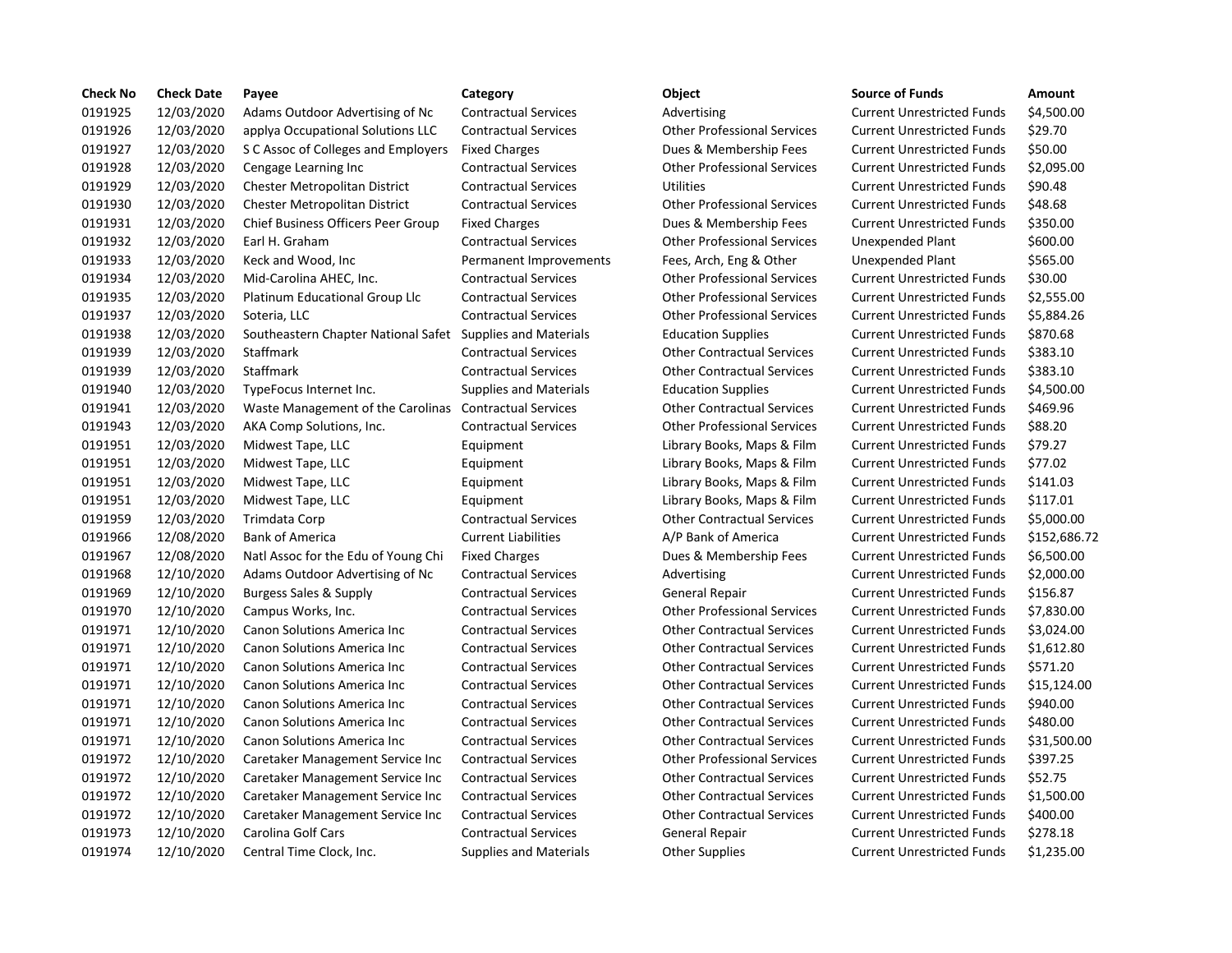| <b>Check No</b> | <b>Check Date</b> | Payee                                         | Category                      | Object                             | <b>Source of Funds</b>            | Amount    |
|-----------------|-------------------|-----------------------------------------------|-------------------------------|------------------------------------|-----------------------------------|-----------|
| 0191974         | 12/10/2020        | Central Time Clock, Inc.                      | <b>Supplies and Materials</b> | <b>Other Supplies</b>              | <b>Current Unrestricted Funds</b> | \$99.00   |
| 0191975         | 12/10/2020        | Crossroads Environmental, LLC                 | Permanent Improvements        | Fees, Arch, Eng & Other            | <b>County Projects</b>            | \$610.00  |
| 0191975         | 12/10/2020        | Crossroads Environmental, LLC                 | Permanent Improvements        | Reimbursables                      | <b>County Projects</b>            | \$384.82  |
| 0191976         | 12/10/2020        | Dodson Pest Control                           | <b>Contractual Services</b>   | <b>Other Contractual Services</b>  | <b>Current Unrestricted Funds</b> | \$499.50  |
| 0191977         | 12/10/2020        | DXC Technology Services LLC                   | <b>Contractual Services</b>   | <b>Other Contractual Services</b>  | <b>Current Unrestricted Funds</b> | \$1,349.9 |
| 0191977         | 12/10/2020        | DXC Technology Services LLC                   | <b>Contractual Services</b>   | <b>Other Contractual Services</b>  | <b>Current Unrestricted Funds</b> | \$1,379.7 |
| 0191978         | 12/10/2020        | Grove Medical                                 | <b>Supplies and Materials</b> | <b>Education Supplies</b>          | <b>Current Unrestricted Funds</b> | \$205.38  |
| 0191979         | 12/10/2020        | IData Incorporated                            | <b>Contractual Services</b>   | <b>Other Professional Services</b> | <b>Current Unrestricted Funds</b> | \$472.50  |
| 0191980         | 12/10/2020        | Impact Mailing Services, Inc.                 | <b>Supplies and Materials</b> | <b>Other Supplies</b>              | <b>Current Unrestricted Funds</b> | \$611.48  |
| 0191981         | 12/10/2020        | <b>Interior Plantscapes LLC</b>               | <b>Contractual Services</b>   | <b>Other Professional Services</b> | <b>Current Unrestricted Funds</b> | \$305.00  |
| 0191982         | 12/10/2020        | iSpring Solutions, Inc.                       | <b>Contractual Services</b>   | <b>Other Professional Services</b> | <b>Current Unrestricted Funds</b> | \$4,470.0 |
| 0191984         | 12/10/2020        | ManagedPrint Inc                              | <b>Contractual Services</b>   | Printing                           | <b>Current Unrestricted Funds</b> | \$203.21  |
| 0191985         | 12/10/2020        | Mid-Carolina AHEC, Inc.                       | <b>Contractual Services</b>   | <b>Other Professional Services</b> | <b>Current Unrestricted Funds</b> | \$95.00   |
| 0191985         | 12/10/2020        | Mid-Carolina AHEC, Inc.                       | <b>Supplies and Materials</b> | <b>Other Supplies</b>              | <b>Current Unrestricted Funds</b> | \$75.00   |
| 0191986         | 12/10/2020        | Marvin E. Orr, III                            | <b>Contractual Services</b>   | <b>Other Professional Services</b> | <b>Current Unrestricted Funds</b> | \$1,850.0 |
| 0191987         | 12/10/2020        | <b>Phillips Corporation</b>                   | <b>Supplies and Materials</b> | <b>Education Supplies</b>          | <b>Current Restricted Funds</b>   | \$5,085.0 |
| 0191987         | 12/10/2020        | <b>Phillips Corporation</b>                   | <b>Supplies and Materials</b> | <b>Education Supplies</b>          | <b>Current Restricted Funds</b>   | \$370.00  |
| 0191988         | 12/10/2020        | Presidio Technology Capital, LLC              | <b>Fixed Charges</b>          | Leased To Own Equip                | <b>Current Unrestricted Funds</b> | \$1,844.3 |
| 0191989         | 12/10/2020        | Professional Assoc of Cio                     | <b>Fixed Charges</b>          | Dues & Membership Fees             | <b>Current Unrestricted Funds</b> | \$250.00  |
| 0191990         | 12/10/2020        | Southeastern Paper Group, Inc                 | <b>Supplies and Materials</b> | Janitorial Supplies                | <b>Current Unrestricted Funds</b> | \$715.56  |
| 0191991         | 12/10/2020        | <b>Staffmark</b>                              | <b>Contractual Services</b>   | <b>Other Contractual Services</b>  | <b>Current Unrestricted Funds</b> | \$204.32  |
| 0191992         | 12/10/2020        | Sysco Food Services of Charlotte Ll           | <b>Supplies and Materials</b> | <b>Food Supplies</b>               | <b>Current Unrestricted Funds</b> | \$853.18  |
| 0191992         | 12/10/2020        | Sysco Food Services of Charlotte Ll           | Supplies and Materials        | <b>Food Supplies</b>               | <b>Current Unrestricted Funds</b> | \$1,078.5 |
| 0191992         | 12/10/2020        | Sysco Food Services of Charlotte Ll           | <b>Supplies and Materials</b> | <b>Food Supplies</b>               | <b>Current Unrestricted Funds</b> | \$1,101.7 |
| 0191992         | 12/10/2020        | Sysco Food Services of Charlotte Ll           | <b>Supplies and Materials</b> | <b>Food Supplies</b>               | <b>Current Unrestricted Funds</b> | \$556.86  |
| 0191993         | 12/10/2020        | <b>US Patriot LLC</b>                         | Supplies and Materials        | <b>Other Supplies</b>              | <b>Current Unrestricted Funds</b> | \$2,421.4 |
| 0191994         | 12/10/2020        | Valley Proteins, Inc.                         | <b>Contractual Services</b>   | <b>Other Professional Services</b> | <b>Current Unrestricted Funds</b> | \$275.00  |
| 0191995         | 12/10/2020        | VelocityEHS                                   | <b>Contractual Services</b>   | <b>Other Contractual Services</b>  | <b>Current Unrestricted Funds</b> | \$3,099.0 |
| 0191998         | 12/10/2020        | applya Occupational Solutions LLC             | <b>Contractual Services</b>   | <b>Other Professional Services</b> | <b>Current Unrestricted Funds</b> | \$504.90  |
| 0191999         | 12/10/2020        | <b>Bridge Interpreting Service</b>            | <b>Contractual Services</b>   | <b>Other Professional Services</b> | <b>Current Unrestricted Funds</b> | \$840.00  |
| 0192000         | 12/10/2020        | Cox's Rock Hill Inc                           | <b>Contractual Services</b>   | <b>Other Professional Services</b> | <b>Current Unrestricted Funds</b> | \$2,400.0 |
| 0192001         | 12/10/2020        | <b>Ebsco Subscription Services</b>            | <b>Contractual Services</b>   | Data Processing Serv               | <b>Current Unrestricted Funds</b> | \$14,637  |
| 0192002         | 12/10/2020        | Partnership Among S C Academic Libr Equipment |                               | Library Books, Maps & Film         | <b>Current Unrestricted Funds</b> | \$1,238.0 |
| 0192003         | 12/10/2020        | Sign Techniques                               | <b>Contractual Services</b>   | General Repair                     | <b>Current Unrestricted Funds</b> | \$902.01  |
| 0192004         | 12/10/2020        | Katherine R. Simpson                          | <b>Contractual Services</b>   | <b>Other Professional Services</b> | <b>Current Unrestricted Funds</b> | \$1,200.0 |
| 0192005         | 12/10/2020        | Sysco Food Services of Charlotte Ll           | <b>Supplies and Materials</b> | <b>Food Supplies</b>               | <b>Current Unrestricted Funds</b> | \$28.37   |
| 0192006         | 12/16/2020        | Barnes and Noble College Bookstore            | <b>Current Liabilities</b>    | A/P College Barnes & Noble         | <b>Current Unrestricted Funds</b> | \$1,599.2 |
| 0192007         | 12/16/2020        | Bouley Printing Co. Inc.                      | <b>Supplies and Materials</b> | Other Supplies                     | <b>Current Unrestricted Funds</b> | \$259.00  |
| 0192008         | 12/16/2020        | Boykin and Davis Llc                          | <b>Contractual Services</b>   | <b>Legal Services</b>              | <b>Current Unrestricted Funds</b> | \$15,690  |
| 0192009         | 12/16/2020        | <b>Chester Rental Uniform</b>                 | <b>Supplies and Materials</b> | <b>Clothing Supplies</b>           | <b>Current Unrestricted Funds</b> | \$14.00   |
| 0192009         | 12/16/2020        | <b>Chester Rental Uniform</b>                 | <b>Supplies and Materials</b> | <b>Clothing Supplies</b>           | <b>Current Unrestricted Funds</b> | \$14.00   |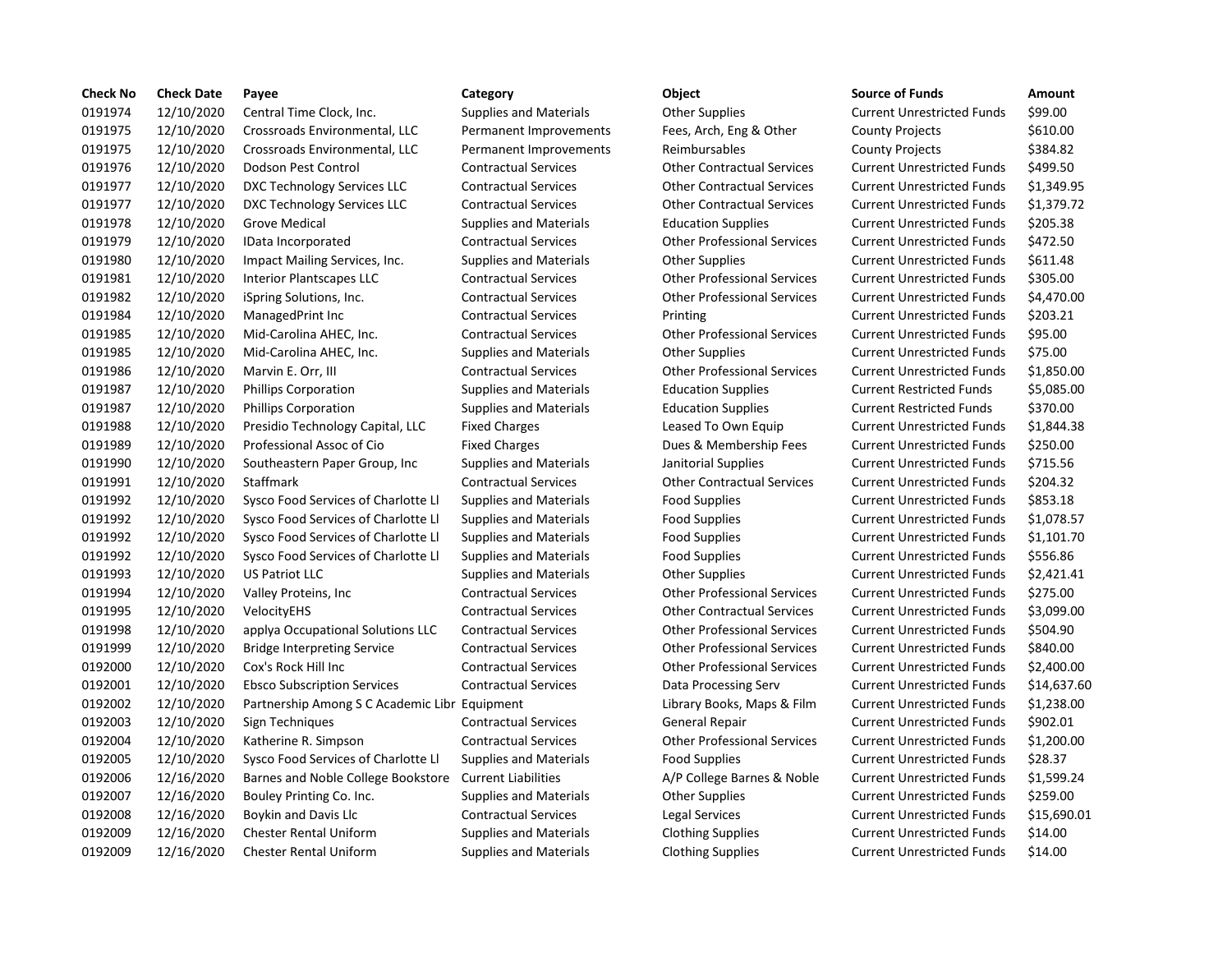| <b>Check No</b> | <b>Check Date</b> | Payee                                    | Category                                          | Object                             | <b>Source of Funds</b>            | Amount       |
|-----------------|-------------------|------------------------------------------|---------------------------------------------------|------------------------------------|-----------------------------------|--------------|
| 0192009         | 12/16/2020        | <b>Chester Rental Uniform</b>            | <b>Supplies and Materials</b>                     | <b>Clothing Supplies</b>           | <b>Current Unrestricted Funds</b> | \$14.00      |
| 0192009         | 12/16/2020        | <b>Chester Rental Uniform</b>            | <b>Supplies and Materials</b>                     | <b>Clothing Supplies</b>           | <b>Current Unrestricted Funds</b> | \$14.00      |
| 0192009         | 12/16/2020        | <b>Chester Rental Uniform</b>            | <b>Current Liabilities</b>                        | Uniform                            | <b>Current Unrestricted Funds</b> | \$13.99      |
| 0192009         | 12/16/2020        | <b>Chester Rental Uniform</b>            | <b>Current Liabilities</b>                        | Uniform                            | <b>Current Unrestricted Funds</b> | \$13.99      |
| 0192009         | 12/16/2020        | <b>Chester Rental Uniform</b>            | <b>Current Liabilities</b>                        | Uniform                            | <b>Current Unrestricted Funds</b> | \$13.99      |
| 0192009         | 12/16/2020        | <b>Chester Rental Uniform</b>            | <b>Current Liabilities</b>                        | Uniform                            | <b>Current Unrestricted Funds</b> | \$13.99      |
| 0192010         | 12/16/2020        | <b>Chester Rental Uniform</b>            | <b>Supplies and Materials</b>                     | <b>Clothing Supplies</b>           | <b>Current Unrestricted Funds</b> | \$33.06      |
| 0192010         | 12/16/2020        | <b>Chester Rental Uniform</b>            | <b>Supplies and Materials</b>                     | <b>Clothing Supplies</b>           | <b>Current Unrestricted Funds</b> | \$33.06      |
| 0192010         | 12/16/2020        | <b>Chester Rental Uniform</b>            | <b>Supplies and Materials</b>                     | <b>Clothing Supplies</b>           | <b>Current Unrestricted Funds</b> | \$33.06      |
| 0192010         | 12/16/2020        | <b>Chester Rental Uniform</b>            | <b>Supplies and Materials</b>                     | <b>Clothing Supplies</b>           | <b>Current Unrestricted Funds</b> | \$33.06      |
| 0192010         | 12/16/2020        | <b>Chester Rental Uniform</b>            | <b>Current Liabilities</b>                        | Uniform                            | <b>Current Unrestricted Funds</b> | \$33.06      |
| 0192010         | 12/16/2020        | <b>Chester Rental Uniform</b>            | <b>Current Liabilities</b>                        | Uniform                            | <b>Current Unrestricted Funds</b> | \$33.06      |
| 0192010         | 12/16/2020        | <b>Chester Rental Uniform</b>            | <b>Current Liabilities</b>                        | Uniform                            | <b>Current Unrestricted Funds</b> | \$33.06      |
| 0192010         | 12/16/2020        | <b>Chester Rental Uniform</b>            | <b>Current Liabilities</b>                        | Uniform                            | <b>Current Unrestricted Funds</b> | \$33.06      |
| 0192011         | 12/16/2020        | <b>Chester Rental Uniform</b>            | <b>Supplies and Materials</b>                     | <b>Clothing Supplies</b>           | <b>Current Unrestricted Funds</b> | \$14.00      |
| 0192011         | 12/16/2020        | <b>Chester Rental Uniform</b>            | <b>Supplies and Materials</b>                     | <b>Clothing Supplies</b>           | <b>Current Unrestricted Funds</b> | \$14.00      |
| 0192011         | 12/16/2020        | <b>Chester Rental Uniform</b>            | <b>Supplies and Materials</b>                     | <b>Clothing Supplies</b>           | <b>Current Unrestricted Funds</b> | \$14.00      |
| 0192011         | 12/16/2020        | <b>Chester Rental Uniform</b>            | <b>Supplies and Materials</b>                     | <b>Clothing Supplies</b>           | <b>Current Unrestricted Funds</b> | \$14.00      |
| 0192011         | 12/16/2020        | <b>Chester Rental Uniform</b>            | <b>Current Liabilities</b>                        | Uniform                            | <b>Current Unrestricted Funds</b> | \$13.99      |
| 0192011         | 12/16/2020        | <b>Chester Rental Uniform</b>            | <b>Current Liabilities</b>                        | Uniform                            | <b>Current Unrestricted Funds</b> | \$13.99      |
| 0192011         | 12/16/2020        | <b>Chester Rental Uniform</b>            | <b>Current Liabilities</b>                        | Uniform                            | <b>Current Unrestricted Funds</b> | \$13.99      |
| 0192011         | 12/16/2020        | <b>Chester Rental Uniform</b>            | <b>Current Liabilities</b>                        | Uniform                            | <b>Current Unrestricted Funds</b> | \$13.99      |
| 0192013         | 12/16/2020        | York Technical College Foundation        | <b>Fixed Charges</b>                              | <b>Rent Non State</b>              | <b>Current Unrestricted Funds</b> | \$1,666.66   |
| 0192013         | 12/16/2020        | York Technical College Foundation        | <b>Fixed Charges</b>                              | <b>Rent Non State</b>              | <b>Current Unrestricted Funds</b> | \$1,607.53   |
| 0192013         | 12/16/2020        | <b>York Technical College Foundation</b> | <b>Fixed Charges</b>                              | <b>Rent Non State</b>              | <b>Current Unrestricted Funds</b> | \$3,082.37   |
| 0192014         | 12/17/2020        | Barnes and Noble College Bookstore       | Op Revenue - Other Current Unres Inclusive Access |                                    | <b>Current Unrestricted Funds</b> | \$140,758.76 |
| 0192054         | 12/17/2020        | Airgas Usa, Llc                          | <b>Supplies and Materials</b>                     | <b>Education Supplies</b>          | <b>Current Unrestricted Funds</b> | \$628.04     |
| 0192054         | 12/17/2020        | Airgas Usa, Llc                          | <b>Supplies and Materials</b>                     | <b>Education Supplies</b>          | <b>Current Unrestricted Funds</b> | \$43.14      |
| 0192055         | 12/17/2020        | Atlanta Dental Supply                    | <b>Contractual Services</b>                       | <b>General Repair</b>              | <b>Current Unrestricted Funds</b> | \$369.99     |
| 0192056         | 12/17/2020        | <b>Bridge Interpreting Service</b>       | <b>Contractual Services</b>                       | <b>Other Professional Services</b> | <b>Current Unrestricted Funds</b> | \$960.00     |
| 0192057         | 12/17/2020        | Burgess Sales & Supply                   | <b>Contractual Services</b>                       | <b>General Repair</b>              | <b>Current Unrestricted Funds</b> | \$106.60     |
| 0192057         | 12/17/2020        | Burgess Sales & Supply                   | <b>Contractual Services</b>                       | <b>General Repair</b>              | <b>Current Unrestricted Funds</b> | \$96.14      |
| 0192058         | 12/17/2020        | <b>Business Card</b>                     | <b>Supplies and Materials</b>                     | Food Supplies                      | <b>Current Unrestricted Funds</b> | \$115.76     |
| 0192058         | 12/17/2020        | <b>Business Card</b>                     | <b>Supplies and Materials</b>                     | <b>Office Supplies</b>             | <b>Current Unrestricted Funds</b> | \$583.28     |
| 0192059         | 12/17/2020        | Canon Solutions America Inc              | <b>Fixed Charges</b>                              | Leased To Own Equip                | <b>Current Unrestricted Funds</b> | \$781.10     |
| 0192059         | 12/17/2020        | <b>Canon Solutions America Inc</b>       | <b>Supplies and Materials</b>                     | <b>Photocopy Supplies</b>          | <b>Current Unrestricted Funds</b> | \$170.64     |
| 0192060         | 12/17/2020        | Carolina Elevator Service Inc            | <b>Contractual Services</b>                       | <b>Other Contractual Services</b>  | <b>Current Unrestricted Funds</b> | \$423.14     |
| 0192061         | 12/17/2020        | Chester Metropolitan District            | <b>Contractual Services</b>                       | Utilities                          | <b>Current Unrestricted Funds</b> | \$583.18     |
| 0192062         | 12/17/2020        | City of Rock Hill                        | <b>Supplies and Materials</b>                     | Fuel                               | <b>Current Unrestricted Funds</b> | \$465.11     |
| 0192063         | 12/17/2020        | Daikin Applied Americas, Inc.            | <b>Contractual Services</b>                       | <b>Other Professional Services</b> | <b>Current Unrestricted Funds</b> | \$1,278.50   |
| 0192065         | 12/17/2020        | Graybar Electric Co                      | <b>Contractual Services</b>                       | <b>General Repair</b>              | <b>Current Unrestricted Funds</b> | \$101.44     |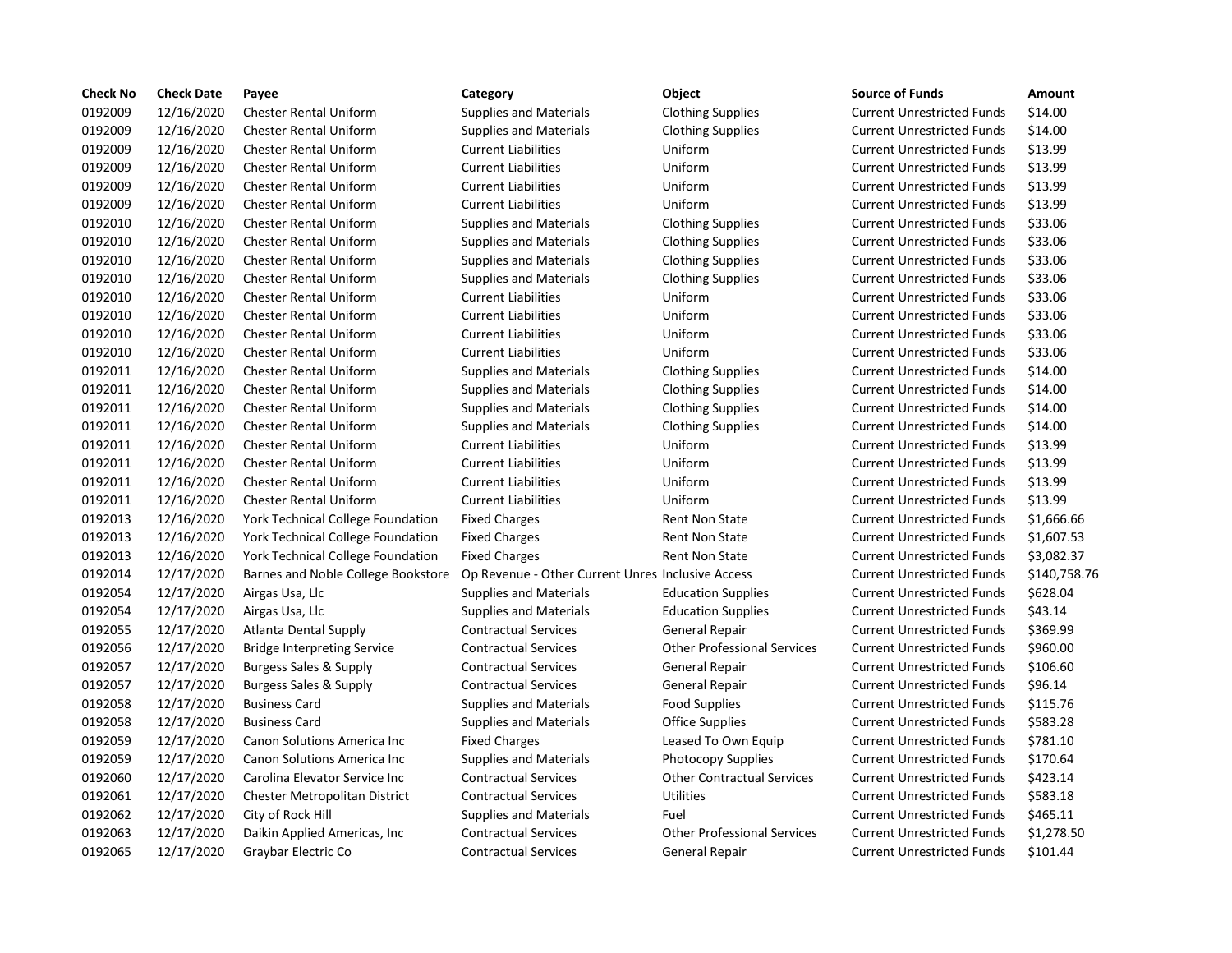| 0192065<br>\$91.29<br>12/17/2020<br>Graybar Electric Co<br><b>Contractual Services</b><br><b>General Repair</b><br><b>Current Unrestricted Funds</b><br>0192066<br>\$775.33<br>12/17/2020<br>City of Rock Hill<br>Fuel<br>Supplies and Materials<br><b>Current Unrestricted Funds</b><br>0192067<br>12/17/2020<br>\$7,600.00<br>Intellidemia Inc<br><b>Contractual Services</b><br><b>Other Professional Services</b><br><b>Current Unrestricted Funds</b><br>0192067<br>12/17/2020<br><b>Other Professional Services</b><br>Intellidemia Inc<br><b>Contractual Services</b><br><b>Current Unrestricted Funds</b><br>\$600.00<br>0192068<br>12/17/2020<br>Johnson Controls Inc<br><b>Contractual Services</b><br><b>Other Contractual Services</b><br><b>Current Unrestricted Funds</b><br>\$267.50<br>0192069<br>12/17/2020<br><b>YTC Employee</b><br><b>Current Liabilities</b><br>ING 403B TSA<br><b>Current Unrestricted Funds</b><br>\$100.00<br>0192070<br>12/17/2020<br><b>Contractual Services</b><br>\$6,979.05<br>KnowBe4, Inc.<br><b>Other Contractual Services</b><br><b>Current Unrestricted Funds</b><br>0192071<br>12/17/2020<br><b>Office Environments</b><br><b>County Projects</b><br>\$4,900.00<br>Equipment<br><b>Other Equipment</b><br>0192071<br>12/17/2020<br>\$6,824.00<br><b>Office Environments</b><br>Equipment<br>Other Equipment<br><b>County Projects</b><br>0192071<br>12/17/2020<br>\$2,616.00<br><b>Office Environments</b><br>Equipment<br>Other Equipment<br><b>County Projects</b><br>0192071<br>\$1,420.00<br>12/17/2020<br><b>Office Environments</b><br>Equipment<br><b>Other Equipment</b><br><b>County Projects</b><br>0192072<br>12/17/2020<br>\$100.00<br>Old Republic Surety Group<br><b>Insurance Non-State</b><br><b>Fixed Charges</b><br><b>Current Unrestricted Funds</b><br>0192073<br>12/17/2020<br><b>Record Storage Systems</b><br><b>Contractual Services</b><br><b>Current Unrestricted Funds</b><br>\$170.00<br>Data Processing Serv<br>0192074<br>12/17/2020<br>\$4,000.00<br>RevenFlo<br><b>Contractual Services</b><br><b>Other Professional Services</b><br><b>Current Unrestricted Funds</b><br>0192075<br>12/17/2020<br>Single Source Apparel, Inc.<br><b>Other Supplies</b><br><b>Current Unrestricted Funds</b><br>\$5,850.00<br><b>Supplies and Materials</b><br>\$5,850.00<br>0192075<br>12/17/2020<br>Single Source Apparel, Inc.<br><b>Current Unrestricted Funds</b><br>Supplies and Materials<br><b>Other Supplies</b><br>0192075<br>12/17/2020<br>\$312.65<br>Single Source Apparel, Inc.<br><b>Supplies and Materials</b><br><b>Other Supplies</b><br><b>Current Unrestricted Funds</b><br>\$383.10<br>0192076<br>12/17/2020<br>Staffmark<br><b>Contractual Services</b><br><b>Other Contractual Services</b><br><b>Current Unrestricted Funds</b><br>\$229.89<br>0192077<br>12/17/2020<br><b>Contractual Services</b><br><b>Other Professional Services</b><br><b>Current Unrestricted Funds</b><br>Stericycle Inc<br>0192077<br>12/17/2020<br>\$166.30<br><b>Contractual Services</b><br><b>Other Professional Services</b><br><b>Current Unrestricted Funds</b><br>Stericycle Inc<br>0192077<br>12/17/2020<br><b>Other Professional Services</b><br>\$4.89<br>Stericycle Inc<br><b>Contractual Services</b><br><b>Current Unrestricted Funds</b><br>\$83.15<br>0192077<br>12/17/2020<br><b>Other Professional Services</b><br>Stericycle Inc<br><b>Contractual Services</b><br><b>Current Unrestricted Funds</b><br>\$4.89<br>0192077<br>12/17/2020<br><b>Contractual Services</b><br><b>Other Professional Services</b><br>Stericycle Inc<br><b>Current Unrestricted Funds</b><br>0192079<br>12/18/2020<br>\$6,345.00<br>Assessment Technologies Institute<br>Op Revenue - Other Current Unres ATI<br><b>Current Unrestricted Funds</b><br>0192080<br>12/18/2020<br><b>Chester Rental Uniform</b><br><b>Supplies and Materials</b><br><b>Current Unrestricted Funds</b><br>\$33.06<br><b>Clothing Supplies</b><br>0192080<br>12/18/2020<br><b>Chester Rental Uniform</b><br><b>Current Unrestricted Funds</b><br>\$33.06<br><b>Supplies and Materials</b><br><b>Clothing Supplies</b><br>0192080<br>12/18/2020<br>\$33.06<br><b>Chester Rental Uniform</b><br><b>Supplies and Materials</b><br><b>Clothing Supplies</b><br><b>Current Unrestricted Funds</b><br>\$33.06<br>0192080<br>12/18/2020<br><b>Chester Rental Uniform</b><br><b>Supplies and Materials</b><br><b>Clothing Supplies</b><br><b>Current Unrestricted Funds</b><br>0192080<br>\$33.06<br>12/18/2020<br><b>Chester Rental Uniform</b><br><b>Current Liabilities</b><br>Uniform<br><b>Current Unrestricted Funds</b><br>0192080<br>12/18/2020<br>Uniform<br>\$33.06<br><b>Chester Rental Uniform</b><br><b>Current Liabilities</b><br><b>Current Unrestricted Funds</b><br>0192080<br>12/18/2020<br><b>Chester Rental Uniform</b><br>Uniform<br>\$33.06<br><b>Current Liabilities</b><br><b>Current Unrestricted Funds</b><br>Uniform<br>0192080<br>12/18/2020<br><b>Chester Rental Uniform</b><br>\$33.06<br><b>Current Liabilities</b><br><b>Current Unrestricted Funds</b><br>\$202.62<br>0192081<br>12/18/2020<br>City Electric Supply<br><b>Contractual Services</b><br>General Repair<br><b>Current Unrestricted Funds</b><br>0192083<br>12/18/2020<br>\$628.00<br>Gala Affairs Party Rentals<br><b>Contractual Services</b><br><b>Other Professional Services</b><br><b>Current Unrestricted Funds</b><br>0192084<br>12/18/2020<br><b>Grove Medical</b><br><b>Supplies and Materials</b><br><b>Education Supplies</b><br><b>Current Unrestricted Funds</b><br>\$352.85<br>0192085<br>12/18/2020<br>Natl Assoc for Community College En Fixed Charges<br>Dues & Membership Fees<br><b>Current Unrestricted Funds</b><br>\$900.00<br>0192086<br>12/18/2020<br>\$94.35<br><b>Porter Paints</b><br><b>Contractual Services</b><br>General Repair<br><b>Current Unrestricted Funds</b><br>0192086<br>12/18/2020<br><b>Contractual Services</b><br>\$449.91<br><b>Porter Paints</b><br>General Repair<br><b>Current Unrestricted Funds</b><br>0192087<br>12/18/2020<br><b>Contractual Services</b><br><b>Other Professional Services</b><br><b>Current Unrestricted Funds</b><br>\$134.79<br><b>Unifirst Corporation</b> | <b>Check No</b> | <b>Check Date</b> | Payee                       | Category                    | Object                             | <b>Source of Funds</b>            | <b>Amount</b> |
|-------------------------------------------------------------------------------------------------------------------------------------------------------------------------------------------------------------------------------------------------------------------------------------------------------------------------------------------------------------------------------------------------------------------------------------------------------------------------------------------------------------------------------------------------------------------------------------------------------------------------------------------------------------------------------------------------------------------------------------------------------------------------------------------------------------------------------------------------------------------------------------------------------------------------------------------------------------------------------------------------------------------------------------------------------------------------------------------------------------------------------------------------------------------------------------------------------------------------------------------------------------------------------------------------------------------------------------------------------------------------------------------------------------------------------------------------------------------------------------------------------------------------------------------------------------------------------------------------------------------------------------------------------------------------------------------------------------------------------------------------------------------------------------------------------------------------------------------------------------------------------------------------------------------------------------------------------------------------------------------------------------------------------------------------------------------------------------------------------------------------------------------------------------------------------------------------------------------------------------------------------------------------------------------------------------------------------------------------------------------------------------------------------------------------------------------------------------------------------------------------------------------------------------------------------------------------------------------------------------------------------------------------------------------------------------------------------------------------------------------------------------------------------------------------------------------------------------------------------------------------------------------------------------------------------------------------------------------------------------------------------------------------------------------------------------------------------------------------------------------------------------------------------------------------------------------------------------------------------------------------------------------------------------------------------------------------------------------------------------------------------------------------------------------------------------------------------------------------------------------------------------------------------------------------------------------------------------------------------------------------------------------------------------------------------------------------------------------------------------------------------------------------------------------------------------------------------------------------------------------------------------------------------------------------------------------------------------------------------------------------------------------------------------------------------------------------------------------------------------------------------------------------------------------------------------------------------------------------------------------------------------------------------------------------------------------------------------------------------------------------------------------------------------------------------------------------------------------------------------------------------------------------------------------------------------------------------------------------------------------------------------------------------------------------------------------------------------------------------------------------------------------------------------------------------------------------------------------------------------------------------------------------------------------------------------------------------------------------------------------------------------------------------------------------------------------------------------------------------------------------------------------------------------------------------------------------------------------------------------------------------------------------------------------------------------------------------------------------------------------------------------------------------------------------------------------------------------------------------------------------------------------------------------------------------------------------------------------------------------------------------------------------------------------------------------------------------------------------------------------------------------------------------------------------------------------------------------------------------------------------------------------------------------------------------------------------------------------------------------------------------------------------------------------------------------------------------------------------------------------------------------------------------------------------------------------------------------------------------------------------------------------------|-----------------|-------------------|-----------------------------|-----------------------------|------------------------------------|-----------------------------------|---------------|
|                                                                                                                                                                                                                                                                                                                                                                                                                                                                                                                                                                                                                                                                                                                                                                                                                                                                                                                                                                                                                                                                                                                                                                                                                                                                                                                                                                                                                                                                                                                                                                                                                                                                                                                                                                                                                                                                                                                                                                                                                                                                                                                                                                                                                                                                                                                                                                                                                                                                                                                                                                                                                                                                                                                                                                                                                                                                                                                                                                                                                                                                                                                                                                                                                                                                                                                                                                                                                                                                                                                                                                                                                                                                                                                                                                                                                                                                                                                                                                                                                                                                                                                                                                                                                                                                                                                                                                                                                                                                                                                                                                                                                                                                                                                                                                                                                                                                                                                                                                                                                                                                                                                                                                                                                                                                                                                                                                                                                                                                                                                                                                                                                                                                                                                                                                                                                                                                                                                                                                                                                                                                                                                                                                                                                                                                         |                 |                   |                             |                             |                                    |                                   |               |
|                                                                                                                                                                                                                                                                                                                                                                                                                                                                                                                                                                                                                                                                                                                                                                                                                                                                                                                                                                                                                                                                                                                                                                                                                                                                                                                                                                                                                                                                                                                                                                                                                                                                                                                                                                                                                                                                                                                                                                                                                                                                                                                                                                                                                                                                                                                                                                                                                                                                                                                                                                                                                                                                                                                                                                                                                                                                                                                                                                                                                                                                                                                                                                                                                                                                                                                                                                                                                                                                                                                                                                                                                                                                                                                                                                                                                                                                                                                                                                                                                                                                                                                                                                                                                                                                                                                                                                                                                                                                                                                                                                                                                                                                                                                                                                                                                                                                                                                                                                                                                                                                                                                                                                                                                                                                                                                                                                                                                                                                                                                                                                                                                                                                                                                                                                                                                                                                                                                                                                                                                                                                                                                                                                                                                                                                         |                 |                   |                             |                             |                                    |                                   |               |
|                                                                                                                                                                                                                                                                                                                                                                                                                                                                                                                                                                                                                                                                                                                                                                                                                                                                                                                                                                                                                                                                                                                                                                                                                                                                                                                                                                                                                                                                                                                                                                                                                                                                                                                                                                                                                                                                                                                                                                                                                                                                                                                                                                                                                                                                                                                                                                                                                                                                                                                                                                                                                                                                                                                                                                                                                                                                                                                                                                                                                                                                                                                                                                                                                                                                                                                                                                                                                                                                                                                                                                                                                                                                                                                                                                                                                                                                                                                                                                                                                                                                                                                                                                                                                                                                                                                                                                                                                                                                                                                                                                                                                                                                                                                                                                                                                                                                                                                                                                                                                                                                                                                                                                                                                                                                                                                                                                                                                                                                                                                                                                                                                                                                                                                                                                                                                                                                                                                                                                                                                                                                                                                                                                                                                                                                         |                 |                   |                             |                             |                                    |                                   |               |
|                                                                                                                                                                                                                                                                                                                                                                                                                                                                                                                                                                                                                                                                                                                                                                                                                                                                                                                                                                                                                                                                                                                                                                                                                                                                                                                                                                                                                                                                                                                                                                                                                                                                                                                                                                                                                                                                                                                                                                                                                                                                                                                                                                                                                                                                                                                                                                                                                                                                                                                                                                                                                                                                                                                                                                                                                                                                                                                                                                                                                                                                                                                                                                                                                                                                                                                                                                                                                                                                                                                                                                                                                                                                                                                                                                                                                                                                                                                                                                                                                                                                                                                                                                                                                                                                                                                                                                                                                                                                                                                                                                                                                                                                                                                                                                                                                                                                                                                                                                                                                                                                                                                                                                                                                                                                                                                                                                                                                                                                                                                                                                                                                                                                                                                                                                                                                                                                                                                                                                                                                                                                                                                                                                                                                                                                         |                 |                   |                             |                             |                                    |                                   |               |
|                                                                                                                                                                                                                                                                                                                                                                                                                                                                                                                                                                                                                                                                                                                                                                                                                                                                                                                                                                                                                                                                                                                                                                                                                                                                                                                                                                                                                                                                                                                                                                                                                                                                                                                                                                                                                                                                                                                                                                                                                                                                                                                                                                                                                                                                                                                                                                                                                                                                                                                                                                                                                                                                                                                                                                                                                                                                                                                                                                                                                                                                                                                                                                                                                                                                                                                                                                                                                                                                                                                                                                                                                                                                                                                                                                                                                                                                                                                                                                                                                                                                                                                                                                                                                                                                                                                                                                                                                                                                                                                                                                                                                                                                                                                                                                                                                                                                                                                                                                                                                                                                                                                                                                                                                                                                                                                                                                                                                                                                                                                                                                                                                                                                                                                                                                                                                                                                                                                                                                                                                                                                                                                                                                                                                                                                         |                 |                   |                             |                             |                                    |                                   |               |
|                                                                                                                                                                                                                                                                                                                                                                                                                                                                                                                                                                                                                                                                                                                                                                                                                                                                                                                                                                                                                                                                                                                                                                                                                                                                                                                                                                                                                                                                                                                                                                                                                                                                                                                                                                                                                                                                                                                                                                                                                                                                                                                                                                                                                                                                                                                                                                                                                                                                                                                                                                                                                                                                                                                                                                                                                                                                                                                                                                                                                                                                                                                                                                                                                                                                                                                                                                                                                                                                                                                                                                                                                                                                                                                                                                                                                                                                                                                                                                                                                                                                                                                                                                                                                                                                                                                                                                                                                                                                                                                                                                                                                                                                                                                                                                                                                                                                                                                                                                                                                                                                                                                                                                                                                                                                                                                                                                                                                                                                                                                                                                                                                                                                                                                                                                                                                                                                                                                                                                                                                                                                                                                                                                                                                                                                         |                 |                   |                             |                             |                                    |                                   |               |
|                                                                                                                                                                                                                                                                                                                                                                                                                                                                                                                                                                                                                                                                                                                                                                                                                                                                                                                                                                                                                                                                                                                                                                                                                                                                                                                                                                                                                                                                                                                                                                                                                                                                                                                                                                                                                                                                                                                                                                                                                                                                                                                                                                                                                                                                                                                                                                                                                                                                                                                                                                                                                                                                                                                                                                                                                                                                                                                                                                                                                                                                                                                                                                                                                                                                                                                                                                                                                                                                                                                                                                                                                                                                                                                                                                                                                                                                                                                                                                                                                                                                                                                                                                                                                                                                                                                                                                                                                                                                                                                                                                                                                                                                                                                                                                                                                                                                                                                                                                                                                                                                                                                                                                                                                                                                                                                                                                                                                                                                                                                                                                                                                                                                                                                                                                                                                                                                                                                                                                                                                                                                                                                                                                                                                                                                         |                 |                   |                             |                             |                                    |                                   |               |
|                                                                                                                                                                                                                                                                                                                                                                                                                                                                                                                                                                                                                                                                                                                                                                                                                                                                                                                                                                                                                                                                                                                                                                                                                                                                                                                                                                                                                                                                                                                                                                                                                                                                                                                                                                                                                                                                                                                                                                                                                                                                                                                                                                                                                                                                                                                                                                                                                                                                                                                                                                                                                                                                                                                                                                                                                                                                                                                                                                                                                                                                                                                                                                                                                                                                                                                                                                                                                                                                                                                                                                                                                                                                                                                                                                                                                                                                                                                                                                                                                                                                                                                                                                                                                                                                                                                                                                                                                                                                                                                                                                                                                                                                                                                                                                                                                                                                                                                                                                                                                                                                                                                                                                                                                                                                                                                                                                                                                                                                                                                                                                                                                                                                                                                                                                                                                                                                                                                                                                                                                                                                                                                                                                                                                                                                         |                 |                   |                             |                             |                                    |                                   |               |
|                                                                                                                                                                                                                                                                                                                                                                                                                                                                                                                                                                                                                                                                                                                                                                                                                                                                                                                                                                                                                                                                                                                                                                                                                                                                                                                                                                                                                                                                                                                                                                                                                                                                                                                                                                                                                                                                                                                                                                                                                                                                                                                                                                                                                                                                                                                                                                                                                                                                                                                                                                                                                                                                                                                                                                                                                                                                                                                                                                                                                                                                                                                                                                                                                                                                                                                                                                                                                                                                                                                                                                                                                                                                                                                                                                                                                                                                                                                                                                                                                                                                                                                                                                                                                                                                                                                                                                                                                                                                                                                                                                                                                                                                                                                                                                                                                                                                                                                                                                                                                                                                                                                                                                                                                                                                                                                                                                                                                                                                                                                                                                                                                                                                                                                                                                                                                                                                                                                                                                                                                                                                                                                                                                                                                                                                         |                 |                   |                             |                             |                                    |                                   |               |
|                                                                                                                                                                                                                                                                                                                                                                                                                                                                                                                                                                                                                                                                                                                                                                                                                                                                                                                                                                                                                                                                                                                                                                                                                                                                                                                                                                                                                                                                                                                                                                                                                                                                                                                                                                                                                                                                                                                                                                                                                                                                                                                                                                                                                                                                                                                                                                                                                                                                                                                                                                                                                                                                                                                                                                                                                                                                                                                                                                                                                                                                                                                                                                                                                                                                                                                                                                                                                                                                                                                                                                                                                                                                                                                                                                                                                                                                                                                                                                                                                                                                                                                                                                                                                                                                                                                                                                                                                                                                                                                                                                                                                                                                                                                                                                                                                                                                                                                                                                                                                                                                                                                                                                                                                                                                                                                                                                                                                                                                                                                                                                                                                                                                                                                                                                                                                                                                                                                                                                                                                                                                                                                                                                                                                                                                         |                 |                   |                             |                             |                                    |                                   |               |
|                                                                                                                                                                                                                                                                                                                                                                                                                                                                                                                                                                                                                                                                                                                                                                                                                                                                                                                                                                                                                                                                                                                                                                                                                                                                                                                                                                                                                                                                                                                                                                                                                                                                                                                                                                                                                                                                                                                                                                                                                                                                                                                                                                                                                                                                                                                                                                                                                                                                                                                                                                                                                                                                                                                                                                                                                                                                                                                                                                                                                                                                                                                                                                                                                                                                                                                                                                                                                                                                                                                                                                                                                                                                                                                                                                                                                                                                                                                                                                                                                                                                                                                                                                                                                                                                                                                                                                                                                                                                                                                                                                                                                                                                                                                                                                                                                                                                                                                                                                                                                                                                                                                                                                                                                                                                                                                                                                                                                                                                                                                                                                                                                                                                                                                                                                                                                                                                                                                                                                                                                                                                                                                                                                                                                                                                         |                 |                   |                             |                             |                                    |                                   |               |
|                                                                                                                                                                                                                                                                                                                                                                                                                                                                                                                                                                                                                                                                                                                                                                                                                                                                                                                                                                                                                                                                                                                                                                                                                                                                                                                                                                                                                                                                                                                                                                                                                                                                                                                                                                                                                                                                                                                                                                                                                                                                                                                                                                                                                                                                                                                                                                                                                                                                                                                                                                                                                                                                                                                                                                                                                                                                                                                                                                                                                                                                                                                                                                                                                                                                                                                                                                                                                                                                                                                                                                                                                                                                                                                                                                                                                                                                                                                                                                                                                                                                                                                                                                                                                                                                                                                                                                                                                                                                                                                                                                                                                                                                                                                                                                                                                                                                                                                                                                                                                                                                                                                                                                                                                                                                                                                                                                                                                                                                                                                                                                                                                                                                                                                                                                                                                                                                                                                                                                                                                                                                                                                                                                                                                                                                         |                 |                   |                             |                             |                                    |                                   |               |
|                                                                                                                                                                                                                                                                                                                                                                                                                                                                                                                                                                                                                                                                                                                                                                                                                                                                                                                                                                                                                                                                                                                                                                                                                                                                                                                                                                                                                                                                                                                                                                                                                                                                                                                                                                                                                                                                                                                                                                                                                                                                                                                                                                                                                                                                                                                                                                                                                                                                                                                                                                                                                                                                                                                                                                                                                                                                                                                                                                                                                                                                                                                                                                                                                                                                                                                                                                                                                                                                                                                                                                                                                                                                                                                                                                                                                                                                                                                                                                                                                                                                                                                                                                                                                                                                                                                                                                                                                                                                                                                                                                                                                                                                                                                                                                                                                                                                                                                                                                                                                                                                                                                                                                                                                                                                                                                                                                                                                                                                                                                                                                                                                                                                                                                                                                                                                                                                                                                                                                                                                                                                                                                                                                                                                                                                         |                 |                   |                             |                             |                                    |                                   |               |
|                                                                                                                                                                                                                                                                                                                                                                                                                                                                                                                                                                                                                                                                                                                                                                                                                                                                                                                                                                                                                                                                                                                                                                                                                                                                                                                                                                                                                                                                                                                                                                                                                                                                                                                                                                                                                                                                                                                                                                                                                                                                                                                                                                                                                                                                                                                                                                                                                                                                                                                                                                                                                                                                                                                                                                                                                                                                                                                                                                                                                                                                                                                                                                                                                                                                                                                                                                                                                                                                                                                                                                                                                                                                                                                                                                                                                                                                                                                                                                                                                                                                                                                                                                                                                                                                                                                                                                                                                                                                                                                                                                                                                                                                                                                                                                                                                                                                                                                                                                                                                                                                                                                                                                                                                                                                                                                                                                                                                                                                                                                                                                                                                                                                                                                                                                                                                                                                                                                                                                                                                                                                                                                                                                                                                                                                         |                 |                   |                             |                             |                                    |                                   |               |
|                                                                                                                                                                                                                                                                                                                                                                                                                                                                                                                                                                                                                                                                                                                                                                                                                                                                                                                                                                                                                                                                                                                                                                                                                                                                                                                                                                                                                                                                                                                                                                                                                                                                                                                                                                                                                                                                                                                                                                                                                                                                                                                                                                                                                                                                                                                                                                                                                                                                                                                                                                                                                                                                                                                                                                                                                                                                                                                                                                                                                                                                                                                                                                                                                                                                                                                                                                                                                                                                                                                                                                                                                                                                                                                                                                                                                                                                                                                                                                                                                                                                                                                                                                                                                                                                                                                                                                                                                                                                                                                                                                                                                                                                                                                                                                                                                                                                                                                                                                                                                                                                                                                                                                                                                                                                                                                                                                                                                                                                                                                                                                                                                                                                                                                                                                                                                                                                                                                                                                                                                                                                                                                                                                                                                                                                         |                 |                   |                             |                             |                                    |                                   |               |
|                                                                                                                                                                                                                                                                                                                                                                                                                                                                                                                                                                                                                                                                                                                                                                                                                                                                                                                                                                                                                                                                                                                                                                                                                                                                                                                                                                                                                                                                                                                                                                                                                                                                                                                                                                                                                                                                                                                                                                                                                                                                                                                                                                                                                                                                                                                                                                                                                                                                                                                                                                                                                                                                                                                                                                                                                                                                                                                                                                                                                                                                                                                                                                                                                                                                                                                                                                                                                                                                                                                                                                                                                                                                                                                                                                                                                                                                                                                                                                                                                                                                                                                                                                                                                                                                                                                                                                                                                                                                                                                                                                                                                                                                                                                                                                                                                                                                                                                                                                                                                                                                                                                                                                                                                                                                                                                                                                                                                                                                                                                                                                                                                                                                                                                                                                                                                                                                                                                                                                                                                                                                                                                                                                                                                                                                         |                 |                   |                             |                             |                                    |                                   |               |
|                                                                                                                                                                                                                                                                                                                                                                                                                                                                                                                                                                                                                                                                                                                                                                                                                                                                                                                                                                                                                                                                                                                                                                                                                                                                                                                                                                                                                                                                                                                                                                                                                                                                                                                                                                                                                                                                                                                                                                                                                                                                                                                                                                                                                                                                                                                                                                                                                                                                                                                                                                                                                                                                                                                                                                                                                                                                                                                                                                                                                                                                                                                                                                                                                                                                                                                                                                                                                                                                                                                                                                                                                                                                                                                                                                                                                                                                                                                                                                                                                                                                                                                                                                                                                                                                                                                                                                                                                                                                                                                                                                                                                                                                                                                                                                                                                                                                                                                                                                                                                                                                                                                                                                                                                                                                                                                                                                                                                                                                                                                                                                                                                                                                                                                                                                                                                                                                                                                                                                                                                                                                                                                                                                                                                                                                         |                 |                   |                             |                             |                                    |                                   |               |
|                                                                                                                                                                                                                                                                                                                                                                                                                                                                                                                                                                                                                                                                                                                                                                                                                                                                                                                                                                                                                                                                                                                                                                                                                                                                                                                                                                                                                                                                                                                                                                                                                                                                                                                                                                                                                                                                                                                                                                                                                                                                                                                                                                                                                                                                                                                                                                                                                                                                                                                                                                                                                                                                                                                                                                                                                                                                                                                                                                                                                                                                                                                                                                                                                                                                                                                                                                                                                                                                                                                                                                                                                                                                                                                                                                                                                                                                                                                                                                                                                                                                                                                                                                                                                                                                                                                                                                                                                                                                                                                                                                                                                                                                                                                                                                                                                                                                                                                                                                                                                                                                                                                                                                                                                                                                                                                                                                                                                                                                                                                                                                                                                                                                                                                                                                                                                                                                                                                                                                                                                                                                                                                                                                                                                                                                         |                 |                   |                             |                             |                                    |                                   |               |
|                                                                                                                                                                                                                                                                                                                                                                                                                                                                                                                                                                                                                                                                                                                                                                                                                                                                                                                                                                                                                                                                                                                                                                                                                                                                                                                                                                                                                                                                                                                                                                                                                                                                                                                                                                                                                                                                                                                                                                                                                                                                                                                                                                                                                                                                                                                                                                                                                                                                                                                                                                                                                                                                                                                                                                                                                                                                                                                                                                                                                                                                                                                                                                                                                                                                                                                                                                                                                                                                                                                                                                                                                                                                                                                                                                                                                                                                                                                                                                                                                                                                                                                                                                                                                                                                                                                                                                                                                                                                                                                                                                                                                                                                                                                                                                                                                                                                                                                                                                                                                                                                                                                                                                                                                                                                                                                                                                                                                                                                                                                                                                                                                                                                                                                                                                                                                                                                                                                                                                                                                                                                                                                                                                                                                                                                         |                 |                   |                             |                             |                                    |                                   |               |
|                                                                                                                                                                                                                                                                                                                                                                                                                                                                                                                                                                                                                                                                                                                                                                                                                                                                                                                                                                                                                                                                                                                                                                                                                                                                                                                                                                                                                                                                                                                                                                                                                                                                                                                                                                                                                                                                                                                                                                                                                                                                                                                                                                                                                                                                                                                                                                                                                                                                                                                                                                                                                                                                                                                                                                                                                                                                                                                                                                                                                                                                                                                                                                                                                                                                                                                                                                                                                                                                                                                                                                                                                                                                                                                                                                                                                                                                                                                                                                                                                                                                                                                                                                                                                                                                                                                                                                                                                                                                                                                                                                                                                                                                                                                                                                                                                                                                                                                                                                                                                                                                                                                                                                                                                                                                                                                                                                                                                                                                                                                                                                                                                                                                                                                                                                                                                                                                                                                                                                                                                                                                                                                                                                                                                                                                         |                 |                   |                             |                             |                                    |                                   |               |
|                                                                                                                                                                                                                                                                                                                                                                                                                                                                                                                                                                                                                                                                                                                                                                                                                                                                                                                                                                                                                                                                                                                                                                                                                                                                                                                                                                                                                                                                                                                                                                                                                                                                                                                                                                                                                                                                                                                                                                                                                                                                                                                                                                                                                                                                                                                                                                                                                                                                                                                                                                                                                                                                                                                                                                                                                                                                                                                                                                                                                                                                                                                                                                                                                                                                                                                                                                                                                                                                                                                                                                                                                                                                                                                                                                                                                                                                                                                                                                                                                                                                                                                                                                                                                                                                                                                                                                                                                                                                                                                                                                                                                                                                                                                                                                                                                                                                                                                                                                                                                                                                                                                                                                                                                                                                                                                                                                                                                                                                                                                                                                                                                                                                                                                                                                                                                                                                                                                                                                                                                                                                                                                                                                                                                                                                         |                 |                   |                             |                             |                                    |                                   |               |
|                                                                                                                                                                                                                                                                                                                                                                                                                                                                                                                                                                                                                                                                                                                                                                                                                                                                                                                                                                                                                                                                                                                                                                                                                                                                                                                                                                                                                                                                                                                                                                                                                                                                                                                                                                                                                                                                                                                                                                                                                                                                                                                                                                                                                                                                                                                                                                                                                                                                                                                                                                                                                                                                                                                                                                                                                                                                                                                                                                                                                                                                                                                                                                                                                                                                                                                                                                                                                                                                                                                                                                                                                                                                                                                                                                                                                                                                                                                                                                                                                                                                                                                                                                                                                                                                                                                                                                                                                                                                                                                                                                                                                                                                                                                                                                                                                                                                                                                                                                                                                                                                                                                                                                                                                                                                                                                                                                                                                                                                                                                                                                                                                                                                                                                                                                                                                                                                                                                                                                                                                                                                                                                                                                                                                                                                         |                 |                   |                             |                             |                                    |                                   |               |
|                                                                                                                                                                                                                                                                                                                                                                                                                                                                                                                                                                                                                                                                                                                                                                                                                                                                                                                                                                                                                                                                                                                                                                                                                                                                                                                                                                                                                                                                                                                                                                                                                                                                                                                                                                                                                                                                                                                                                                                                                                                                                                                                                                                                                                                                                                                                                                                                                                                                                                                                                                                                                                                                                                                                                                                                                                                                                                                                                                                                                                                                                                                                                                                                                                                                                                                                                                                                                                                                                                                                                                                                                                                                                                                                                                                                                                                                                                                                                                                                                                                                                                                                                                                                                                                                                                                                                                                                                                                                                                                                                                                                                                                                                                                                                                                                                                                                                                                                                                                                                                                                                                                                                                                                                                                                                                                                                                                                                                                                                                                                                                                                                                                                                                                                                                                                                                                                                                                                                                                                                                                                                                                                                                                                                                                                         |                 |                   |                             |                             |                                    |                                   |               |
|                                                                                                                                                                                                                                                                                                                                                                                                                                                                                                                                                                                                                                                                                                                                                                                                                                                                                                                                                                                                                                                                                                                                                                                                                                                                                                                                                                                                                                                                                                                                                                                                                                                                                                                                                                                                                                                                                                                                                                                                                                                                                                                                                                                                                                                                                                                                                                                                                                                                                                                                                                                                                                                                                                                                                                                                                                                                                                                                                                                                                                                                                                                                                                                                                                                                                                                                                                                                                                                                                                                                                                                                                                                                                                                                                                                                                                                                                                                                                                                                                                                                                                                                                                                                                                                                                                                                                                                                                                                                                                                                                                                                                                                                                                                                                                                                                                                                                                                                                                                                                                                                                                                                                                                                                                                                                                                                                                                                                                                                                                                                                                                                                                                                                                                                                                                                                                                                                                                                                                                                                                                                                                                                                                                                                                                                         |                 |                   |                             |                             |                                    |                                   |               |
|                                                                                                                                                                                                                                                                                                                                                                                                                                                                                                                                                                                                                                                                                                                                                                                                                                                                                                                                                                                                                                                                                                                                                                                                                                                                                                                                                                                                                                                                                                                                                                                                                                                                                                                                                                                                                                                                                                                                                                                                                                                                                                                                                                                                                                                                                                                                                                                                                                                                                                                                                                                                                                                                                                                                                                                                                                                                                                                                                                                                                                                                                                                                                                                                                                                                                                                                                                                                                                                                                                                                                                                                                                                                                                                                                                                                                                                                                                                                                                                                                                                                                                                                                                                                                                                                                                                                                                                                                                                                                                                                                                                                                                                                                                                                                                                                                                                                                                                                                                                                                                                                                                                                                                                                                                                                                                                                                                                                                                                                                                                                                                                                                                                                                                                                                                                                                                                                                                                                                                                                                                                                                                                                                                                                                                                                         |                 |                   |                             |                             |                                    |                                   |               |
|                                                                                                                                                                                                                                                                                                                                                                                                                                                                                                                                                                                                                                                                                                                                                                                                                                                                                                                                                                                                                                                                                                                                                                                                                                                                                                                                                                                                                                                                                                                                                                                                                                                                                                                                                                                                                                                                                                                                                                                                                                                                                                                                                                                                                                                                                                                                                                                                                                                                                                                                                                                                                                                                                                                                                                                                                                                                                                                                                                                                                                                                                                                                                                                                                                                                                                                                                                                                                                                                                                                                                                                                                                                                                                                                                                                                                                                                                                                                                                                                                                                                                                                                                                                                                                                                                                                                                                                                                                                                                                                                                                                                                                                                                                                                                                                                                                                                                                                                                                                                                                                                                                                                                                                                                                                                                                                                                                                                                                                                                                                                                                                                                                                                                                                                                                                                                                                                                                                                                                                                                                                                                                                                                                                                                                                                         |                 |                   |                             |                             |                                    |                                   |               |
|                                                                                                                                                                                                                                                                                                                                                                                                                                                                                                                                                                                                                                                                                                                                                                                                                                                                                                                                                                                                                                                                                                                                                                                                                                                                                                                                                                                                                                                                                                                                                                                                                                                                                                                                                                                                                                                                                                                                                                                                                                                                                                                                                                                                                                                                                                                                                                                                                                                                                                                                                                                                                                                                                                                                                                                                                                                                                                                                                                                                                                                                                                                                                                                                                                                                                                                                                                                                                                                                                                                                                                                                                                                                                                                                                                                                                                                                                                                                                                                                                                                                                                                                                                                                                                                                                                                                                                                                                                                                                                                                                                                                                                                                                                                                                                                                                                                                                                                                                                                                                                                                                                                                                                                                                                                                                                                                                                                                                                                                                                                                                                                                                                                                                                                                                                                                                                                                                                                                                                                                                                                                                                                                                                                                                                                                         |                 |                   |                             |                             |                                    |                                   |               |
|                                                                                                                                                                                                                                                                                                                                                                                                                                                                                                                                                                                                                                                                                                                                                                                                                                                                                                                                                                                                                                                                                                                                                                                                                                                                                                                                                                                                                                                                                                                                                                                                                                                                                                                                                                                                                                                                                                                                                                                                                                                                                                                                                                                                                                                                                                                                                                                                                                                                                                                                                                                                                                                                                                                                                                                                                                                                                                                                                                                                                                                                                                                                                                                                                                                                                                                                                                                                                                                                                                                                                                                                                                                                                                                                                                                                                                                                                                                                                                                                                                                                                                                                                                                                                                                                                                                                                                                                                                                                                                                                                                                                                                                                                                                                                                                                                                                                                                                                                                                                                                                                                                                                                                                                                                                                                                                                                                                                                                                                                                                                                                                                                                                                                                                                                                                                                                                                                                                                                                                                                                                                                                                                                                                                                                                                         |                 |                   |                             |                             |                                    |                                   |               |
|                                                                                                                                                                                                                                                                                                                                                                                                                                                                                                                                                                                                                                                                                                                                                                                                                                                                                                                                                                                                                                                                                                                                                                                                                                                                                                                                                                                                                                                                                                                                                                                                                                                                                                                                                                                                                                                                                                                                                                                                                                                                                                                                                                                                                                                                                                                                                                                                                                                                                                                                                                                                                                                                                                                                                                                                                                                                                                                                                                                                                                                                                                                                                                                                                                                                                                                                                                                                                                                                                                                                                                                                                                                                                                                                                                                                                                                                                                                                                                                                                                                                                                                                                                                                                                                                                                                                                                                                                                                                                                                                                                                                                                                                                                                                                                                                                                                                                                                                                                                                                                                                                                                                                                                                                                                                                                                                                                                                                                                                                                                                                                                                                                                                                                                                                                                                                                                                                                                                                                                                                                                                                                                                                                                                                                                                         |                 |                   |                             |                             |                                    |                                   |               |
|                                                                                                                                                                                                                                                                                                                                                                                                                                                                                                                                                                                                                                                                                                                                                                                                                                                                                                                                                                                                                                                                                                                                                                                                                                                                                                                                                                                                                                                                                                                                                                                                                                                                                                                                                                                                                                                                                                                                                                                                                                                                                                                                                                                                                                                                                                                                                                                                                                                                                                                                                                                                                                                                                                                                                                                                                                                                                                                                                                                                                                                                                                                                                                                                                                                                                                                                                                                                                                                                                                                                                                                                                                                                                                                                                                                                                                                                                                                                                                                                                                                                                                                                                                                                                                                                                                                                                                                                                                                                                                                                                                                                                                                                                                                                                                                                                                                                                                                                                                                                                                                                                                                                                                                                                                                                                                                                                                                                                                                                                                                                                                                                                                                                                                                                                                                                                                                                                                                                                                                                                                                                                                                                                                                                                                                                         |                 |                   |                             |                             |                                    |                                   |               |
|                                                                                                                                                                                                                                                                                                                                                                                                                                                                                                                                                                                                                                                                                                                                                                                                                                                                                                                                                                                                                                                                                                                                                                                                                                                                                                                                                                                                                                                                                                                                                                                                                                                                                                                                                                                                                                                                                                                                                                                                                                                                                                                                                                                                                                                                                                                                                                                                                                                                                                                                                                                                                                                                                                                                                                                                                                                                                                                                                                                                                                                                                                                                                                                                                                                                                                                                                                                                                                                                                                                                                                                                                                                                                                                                                                                                                                                                                                                                                                                                                                                                                                                                                                                                                                                                                                                                                                                                                                                                                                                                                                                                                                                                                                                                                                                                                                                                                                                                                                                                                                                                                                                                                                                                                                                                                                                                                                                                                                                                                                                                                                                                                                                                                                                                                                                                                                                                                                                                                                                                                                                                                                                                                                                                                                                                         |                 |                   |                             |                             |                                    |                                   |               |
|                                                                                                                                                                                                                                                                                                                                                                                                                                                                                                                                                                                                                                                                                                                                                                                                                                                                                                                                                                                                                                                                                                                                                                                                                                                                                                                                                                                                                                                                                                                                                                                                                                                                                                                                                                                                                                                                                                                                                                                                                                                                                                                                                                                                                                                                                                                                                                                                                                                                                                                                                                                                                                                                                                                                                                                                                                                                                                                                                                                                                                                                                                                                                                                                                                                                                                                                                                                                                                                                                                                                                                                                                                                                                                                                                                                                                                                                                                                                                                                                                                                                                                                                                                                                                                                                                                                                                                                                                                                                                                                                                                                                                                                                                                                                                                                                                                                                                                                                                                                                                                                                                                                                                                                                                                                                                                                                                                                                                                                                                                                                                                                                                                                                                                                                                                                                                                                                                                                                                                                                                                                                                                                                                                                                                                                                         |                 |                   |                             |                             |                                    |                                   |               |
|                                                                                                                                                                                                                                                                                                                                                                                                                                                                                                                                                                                                                                                                                                                                                                                                                                                                                                                                                                                                                                                                                                                                                                                                                                                                                                                                                                                                                                                                                                                                                                                                                                                                                                                                                                                                                                                                                                                                                                                                                                                                                                                                                                                                                                                                                                                                                                                                                                                                                                                                                                                                                                                                                                                                                                                                                                                                                                                                                                                                                                                                                                                                                                                                                                                                                                                                                                                                                                                                                                                                                                                                                                                                                                                                                                                                                                                                                                                                                                                                                                                                                                                                                                                                                                                                                                                                                                                                                                                                                                                                                                                                                                                                                                                                                                                                                                                                                                                                                                                                                                                                                                                                                                                                                                                                                                                                                                                                                                                                                                                                                                                                                                                                                                                                                                                                                                                                                                                                                                                                                                                                                                                                                                                                                                                                         |                 |                   |                             |                             |                                    |                                   |               |
|                                                                                                                                                                                                                                                                                                                                                                                                                                                                                                                                                                                                                                                                                                                                                                                                                                                                                                                                                                                                                                                                                                                                                                                                                                                                                                                                                                                                                                                                                                                                                                                                                                                                                                                                                                                                                                                                                                                                                                                                                                                                                                                                                                                                                                                                                                                                                                                                                                                                                                                                                                                                                                                                                                                                                                                                                                                                                                                                                                                                                                                                                                                                                                                                                                                                                                                                                                                                                                                                                                                                                                                                                                                                                                                                                                                                                                                                                                                                                                                                                                                                                                                                                                                                                                                                                                                                                                                                                                                                                                                                                                                                                                                                                                                                                                                                                                                                                                                                                                                                                                                                                                                                                                                                                                                                                                                                                                                                                                                                                                                                                                                                                                                                                                                                                                                                                                                                                                                                                                                                                                                                                                                                                                                                                                                                         |                 |                   |                             |                             |                                    |                                   |               |
|                                                                                                                                                                                                                                                                                                                                                                                                                                                                                                                                                                                                                                                                                                                                                                                                                                                                                                                                                                                                                                                                                                                                                                                                                                                                                                                                                                                                                                                                                                                                                                                                                                                                                                                                                                                                                                                                                                                                                                                                                                                                                                                                                                                                                                                                                                                                                                                                                                                                                                                                                                                                                                                                                                                                                                                                                                                                                                                                                                                                                                                                                                                                                                                                                                                                                                                                                                                                                                                                                                                                                                                                                                                                                                                                                                                                                                                                                                                                                                                                                                                                                                                                                                                                                                                                                                                                                                                                                                                                                                                                                                                                                                                                                                                                                                                                                                                                                                                                                                                                                                                                                                                                                                                                                                                                                                                                                                                                                                                                                                                                                                                                                                                                                                                                                                                                                                                                                                                                                                                                                                                                                                                                                                                                                                                                         |                 |                   |                             |                             |                                    |                                   |               |
|                                                                                                                                                                                                                                                                                                                                                                                                                                                                                                                                                                                                                                                                                                                                                                                                                                                                                                                                                                                                                                                                                                                                                                                                                                                                                                                                                                                                                                                                                                                                                                                                                                                                                                                                                                                                                                                                                                                                                                                                                                                                                                                                                                                                                                                                                                                                                                                                                                                                                                                                                                                                                                                                                                                                                                                                                                                                                                                                                                                                                                                                                                                                                                                                                                                                                                                                                                                                                                                                                                                                                                                                                                                                                                                                                                                                                                                                                                                                                                                                                                                                                                                                                                                                                                                                                                                                                                                                                                                                                                                                                                                                                                                                                                                                                                                                                                                                                                                                                                                                                                                                                                                                                                                                                                                                                                                                                                                                                                                                                                                                                                                                                                                                                                                                                                                                                                                                                                                                                                                                                                                                                                                                                                                                                                                                         |                 |                   |                             |                             |                                    |                                   |               |
|                                                                                                                                                                                                                                                                                                                                                                                                                                                                                                                                                                                                                                                                                                                                                                                                                                                                                                                                                                                                                                                                                                                                                                                                                                                                                                                                                                                                                                                                                                                                                                                                                                                                                                                                                                                                                                                                                                                                                                                                                                                                                                                                                                                                                                                                                                                                                                                                                                                                                                                                                                                                                                                                                                                                                                                                                                                                                                                                                                                                                                                                                                                                                                                                                                                                                                                                                                                                                                                                                                                                                                                                                                                                                                                                                                                                                                                                                                                                                                                                                                                                                                                                                                                                                                                                                                                                                                                                                                                                                                                                                                                                                                                                                                                                                                                                                                                                                                                                                                                                                                                                                                                                                                                                                                                                                                                                                                                                                                                                                                                                                                                                                                                                                                                                                                                                                                                                                                                                                                                                                                                                                                                                                                                                                                                                         |                 |                   |                             |                             |                                    |                                   |               |
|                                                                                                                                                                                                                                                                                                                                                                                                                                                                                                                                                                                                                                                                                                                                                                                                                                                                                                                                                                                                                                                                                                                                                                                                                                                                                                                                                                                                                                                                                                                                                                                                                                                                                                                                                                                                                                                                                                                                                                                                                                                                                                                                                                                                                                                                                                                                                                                                                                                                                                                                                                                                                                                                                                                                                                                                                                                                                                                                                                                                                                                                                                                                                                                                                                                                                                                                                                                                                                                                                                                                                                                                                                                                                                                                                                                                                                                                                                                                                                                                                                                                                                                                                                                                                                                                                                                                                                                                                                                                                                                                                                                                                                                                                                                                                                                                                                                                                                                                                                                                                                                                                                                                                                                                                                                                                                                                                                                                                                                                                                                                                                                                                                                                                                                                                                                                                                                                                                                                                                                                                                                                                                                                                                                                                                                                         |                 |                   |                             |                             |                                    |                                   |               |
|                                                                                                                                                                                                                                                                                                                                                                                                                                                                                                                                                                                                                                                                                                                                                                                                                                                                                                                                                                                                                                                                                                                                                                                                                                                                                                                                                                                                                                                                                                                                                                                                                                                                                                                                                                                                                                                                                                                                                                                                                                                                                                                                                                                                                                                                                                                                                                                                                                                                                                                                                                                                                                                                                                                                                                                                                                                                                                                                                                                                                                                                                                                                                                                                                                                                                                                                                                                                                                                                                                                                                                                                                                                                                                                                                                                                                                                                                                                                                                                                                                                                                                                                                                                                                                                                                                                                                                                                                                                                                                                                                                                                                                                                                                                                                                                                                                                                                                                                                                                                                                                                                                                                                                                                                                                                                                                                                                                                                                                                                                                                                                                                                                                                                                                                                                                                                                                                                                                                                                                                                                                                                                                                                                                                                                                                         |                 |                   |                             |                             |                                    |                                   |               |
|                                                                                                                                                                                                                                                                                                                                                                                                                                                                                                                                                                                                                                                                                                                                                                                                                                                                                                                                                                                                                                                                                                                                                                                                                                                                                                                                                                                                                                                                                                                                                                                                                                                                                                                                                                                                                                                                                                                                                                                                                                                                                                                                                                                                                                                                                                                                                                                                                                                                                                                                                                                                                                                                                                                                                                                                                                                                                                                                                                                                                                                                                                                                                                                                                                                                                                                                                                                                                                                                                                                                                                                                                                                                                                                                                                                                                                                                                                                                                                                                                                                                                                                                                                                                                                                                                                                                                                                                                                                                                                                                                                                                                                                                                                                                                                                                                                                                                                                                                                                                                                                                                                                                                                                                                                                                                                                                                                                                                                                                                                                                                                                                                                                                                                                                                                                                                                                                                                                                                                                                                                                                                                                                                                                                                                                                         | 0192087         | 12/18/2020        | <b>Unifirst Corporation</b> | <b>Contractual Services</b> | <b>Other Professional Services</b> | <b>Current Unrestricted Funds</b> | \$147.01      |
| 0192087<br>12/18/2020<br>\$134.79<br><b>Unifirst Corporation</b><br><b>Contractual Services</b><br><b>Other Professional Services</b><br><b>Current Unrestricted Funds</b>                                                                                                                                                                                                                                                                                                                                                                                                                                                                                                                                                                                                                                                                                                                                                                                                                                                                                                                                                                                                                                                                                                                                                                                                                                                                                                                                                                                                                                                                                                                                                                                                                                                                                                                                                                                                                                                                                                                                                                                                                                                                                                                                                                                                                                                                                                                                                                                                                                                                                                                                                                                                                                                                                                                                                                                                                                                                                                                                                                                                                                                                                                                                                                                                                                                                                                                                                                                                                                                                                                                                                                                                                                                                                                                                                                                                                                                                                                                                                                                                                                                                                                                                                                                                                                                                                                                                                                                                                                                                                                                                                                                                                                                                                                                                                                                                                                                                                                                                                                                                                                                                                                                                                                                                                                                                                                                                                                                                                                                                                                                                                                                                                                                                                                                                                                                                                                                                                                                                                                                                                                                                                              |                 |                   |                             |                             |                                    |                                   |               |